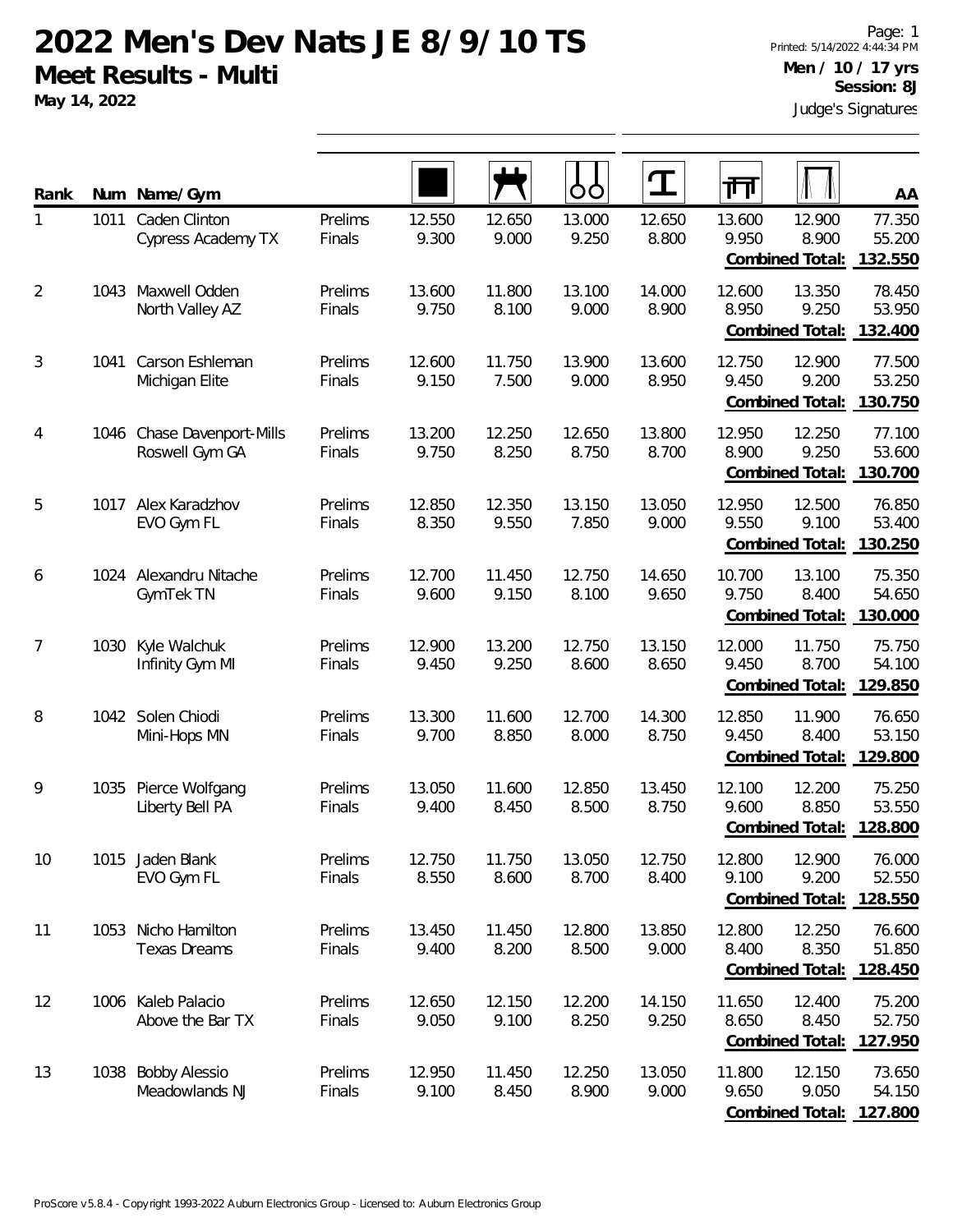**May 14, 2022**

| Rank |      | Num Name/Gym                           |                   |                 |                 | OO              | $\mathbf T$     | 帀               |                                    | AA                          |
|------|------|----------------------------------------|-------------------|-----------------|-----------------|-----------------|-----------------|-----------------|------------------------------------|-----------------------------|
| 14   | 1007 | <b>Emmit Glover</b><br>All American UT | Prelims<br>Finals | 12.550<br>9.150 | 11.700<br>8.150 | 13.400<br>8.800 | 14.150<br>8.950 | 10.850<br>9.700 | 11.850<br>8.100<br>Combined Total: | 74.500<br>52.850<br>127.350 |
| 15   | 1061 | Jake Islam<br><b>Western Mass</b>      | Prelims<br>Finals | 13.200<br>8.900 | 11.950<br>8.550 | 12.900<br>8.000 | 13.700<br>9.050 | 11.900<br>8.950 | 12.100<br>6.550<br>Combined Total: | 75.750<br>50.000<br>125.750 |
| 16   |      | 1054 Jared Fry<br><b>Texas Elite</b>   | Prelims<br>Finals | 11.850<br>8.300 | 11.700<br>8.850 | 12.100<br>9.150 | 13.500<br>8.750 | 10.800<br>8.800 | 13.050<br>8.650<br>Combined Total: | 73.000<br>52.500<br>125.500 |
| 17   | 1002 | Gavin Zborowski<br>5280 Gym CO         | Prelims<br>Finals | 11.950<br>8.850 | 12.650<br>8.800 | 12.300<br>8.600 | 13.000<br>9.050 | 11.200<br>8.600 | 11.400<br>8.700<br>Combined Total: | 72.500<br>52.600<br>125.100 |
| 18   | 1001 | Ty Jordan<br>5280 Gym CO               | Prelims<br>Finals | 12.850<br>8.350 | 10.800<br>6.700 | 12.700<br>9.250 | 13.850<br>9.150 | 12.550<br>8.000 | 12.100<br>8.250<br>Combined Total: | 74.850<br>49.700<br>124.550 |
| 19   | 1031 | <b>Brian Solomon</b><br>Interstate MA  | Prelims<br>Finals | 12.700<br>9.150 | 11.700<br>8.750 | 12.200<br>8.050 | 13.600<br>9.050 | 11.900<br>8.750 | 11.350<br>7.000<br>Combined Total: | 73.450<br>50.750<br>124.200 |
| 20   | 1058 | Carter Kim<br><b>WOGA TX</b>           | Prelims<br>Finals | 13.050<br>8.500 | 10.350<br>8.300 | 12.450<br>8.700 | 14.050<br>9.000 | 10.350<br>9.050 | 11.900<br>8.300<br>Combined Total: | 72.150<br>51.850<br>124.000 |
| 21   | 1021 | <b>Troy Nuesca</b><br>Gym Olympica CA  | Prelims<br>Finals | 12.450<br>9.450 | 9.800<br>8.150  | 12.400<br>8.500 | 13.150<br>8.850 | 11.650<br>8.350 | 12.100<br>8.250<br>Combined Total: | 71.550<br>51.550<br>123.100 |
| 22   | 1044 | Evan Reichert<br>Premier West IL       | Prelims<br>Finals | 12.700<br>8.850 | 11.850<br>7.700 | 12.150<br>7.650 | 13.200<br>8.650 | 11.800<br>8.100 | 11.850<br>8.550<br>Combined Total: | 73.550<br>49.500<br>123.050 |
| 23   | 1023 | Tyler Tran<br>Gym USA FL               | Prelims<br>Finals | 11.700<br>8.850 | 11.850<br>7.250 | 12.350<br>8.100 | 12.750<br>8.200 | 12.500<br>8.500 | 12.400<br>8.100<br>Combined Total: | 73.550<br>49.000<br>122.550 |
| 24   |      | 1003 Saran Alexander<br>ACE Gym FL     | Prelims<br>Finals | 12.000<br>8.250 | 11.000<br>8.650 | 12.300<br>7.950 | 12.800<br>8.650 | 11.750<br>8.500 | 11.300<br>7.600<br>Combined Total: | 71.150<br>49.600<br>120.750 |
| 25   | 1026 | Diego Leautaud<br>Gymkhana IL          | Prelims<br>Finals | 12.100<br>8.250 | 11.900<br>7.850 | 12.400<br>8.400 | 13.200<br>8.750 | 10.700<br>6.500 | 12.350<br>8.100<br>Combined Total: | 72.650<br>47.850<br>120.500 |
| 26   |      | 1032 Zachary Surguy<br>Juergen's TX    | Prelims<br>Finals | 11.050<br>8.250 | 10.450<br>8.350 | 11.550<br>8.400 | 12.850<br>8.300 | 12.200<br>8.150 | 11.800<br>8.550<br>Combined Total: | 69.900<br>50.000<br>119.900 |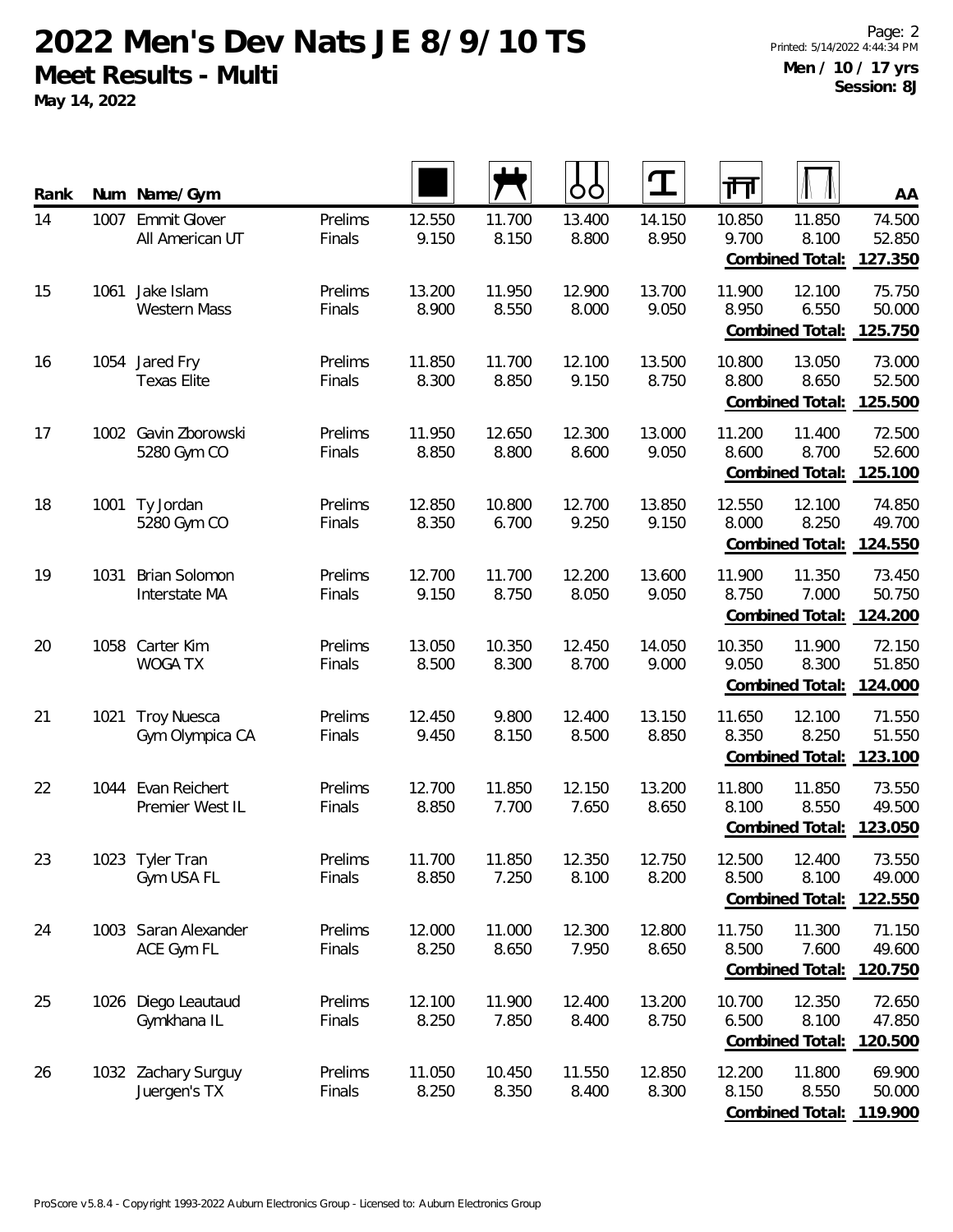**May 14, 2022**

| Rank | Num  | Name/Gym                               |                   |                 |                 | OO              | $\mathbf T$     | 帀               |                                           | AA                          |
|------|------|----------------------------------------|-------------------|-----------------|-----------------|-----------------|-----------------|-----------------|-------------------------------------------|-----------------------------|
| 27   | 1056 | <b>Gus McGowen</b><br>USA Gym World UT | Prelims<br>Finals | 12.300<br>7.800 | 10.900<br>6.150 | 12.300<br>8.900 | 13.050<br>8.700 | 10.700<br>9.200 | 11.500<br>7.700<br>Combined Total:        | 70.750<br>48.450<br>119.200 |
| 28   | 1027 | Evan Wilkins<br>Harpeth TN             | Prelims<br>Finals | 12.600<br>7.800 | 10.250<br>6.400 | 12.600<br>7.700 | 13.300<br>9.150 | 12.400<br>8.450 | 11.000<br>7.450<br>Combined Total:        | 72.150<br>46.950<br>119.100 |
| 29   | 1037 | David Grossman<br>Libertyville IL      | Prelims<br>Finals | 12.500<br>8.600 | 11.050<br>6.700 | 12.750<br>7.700 | 12.450<br>8.600 | 11.200<br>8.400 | 10.850<br>7.700<br>Combined Total:        | 70.800<br>47.700<br>118.500 |
| 30   | 1028 | Niko Greenly<br>High Sierra NV         | Prelims<br>Finals | 12.600<br>8.600 | 10.000<br>8.150 | 10.100<br>8.100 | 11.850<br>6.750 | 12.950<br>8.450 | 11.950<br>8.800<br>Combined Total:        | 69.450<br>48.850<br>118.300 |
| 31   | 1045 | Xander Kelley<br>Queen City OH         | Prelims<br>Finals | 11.900<br>8.100 | 10.950<br>8.400 | 11.900<br>7.700 | 12.100<br>8.300 | 12.000<br>7.000 | 11.850<br>8.050<br><b>Combined Total:</b> | 70.700<br>47.550<br>118.250 |
| 32   | 1063 | Tommy Gersbacher<br>Yorba Linda CA     | Prelims<br>Finals | 11.400<br>7.950 | 11.950<br>8.150 | 12.150<br>8.600 | 12.900<br>8.400 | 10.750<br>8.700 | 9.750<br>7.500<br>Combined Total:         | 68.900<br>49.300<br>118.200 |
| 33   | 1004 | <b>Marty Macsay</b><br>ATB Gym OH      | Prelims<br>Finals | 12.050<br>6.800 | 11.350<br>9.000 | 11.650<br>8.300 | 12.700<br>9.050 | 12.050<br>7.600 | 9.400<br>7.700<br>Combined Total:         | 69.200<br>48.450<br>117.650 |
| 34   |      | 1036 Jack Gagamov<br>Libertyville IL   | Prelims<br>Finals | 12.750<br>7.800 | 9.400<br>7.700  | 12.550<br>7.550 | 12.800<br>7.850 | 11.800<br>8.900 | 9.600<br>8.000<br>Combined Total:         | 68.900<br>47.800<br>116.700 |
| 35   | 1057 | Spencer Wingrove<br>USA Gym World UT   | Prelims<br>Finals | 12.800<br>7.800 | 10.250<br>7.400 | 11.800<br>7.900 | 11.400<br>8.550 | 11.500<br>7.950 | 11.600<br>7.200<br>Combined Total:        | 69.350<br>46.800<br>116.150 |
| 36   |      | 1047 Alex Tran<br>Roswell Gym GA       | Prelims<br>Finals | 12.250<br>8.400 | 9.950<br>4.400  | 12.000<br>7.600 | 13.350<br>8.550 | 12.550<br>6.300 | 12.050<br>8.100<br>Combined Total:        | 72.150<br>43.350<br>115.500 |
| 37   |      | 1050 Aaron Novick<br>Stanford Boys CA  | Prelims<br>Finals | 12.500<br>9.250 | 11.350<br>3.700 | 10.600<br>6.350 | 12.550<br>8.950 | 12.300<br>7.000 | 11.700<br>8.700<br>Combined Total:        | 71.000<br>43.950<br>114.950 |
| 38   |      | 1022 Vahe Petrosyan<br>Gym Olympica CA | Prelims<br>Finals | 0.000<br>0.000  | 11.850<br>0.000 | 12.900<br>9.100 | 0.000<br>0.000  | 12.450<br>0.000 | 13.300<br>9.000<br><b>Combined Total:</b> | 50.500<br>18.100<br>68.600  |
| 39   | 1020 | Toma Murakawa<br>Gym Olympica CA       | Prelims<br>Finals | 0.000<br>0.000  | 11.850<br>8.300 | 12.650<br>8.950 | 0.000<br>0.000  | 0.000<br>0.000  | 0.000<br>8.350<br>Combined Total:         | 24.500<br>25.600<br>50.100  |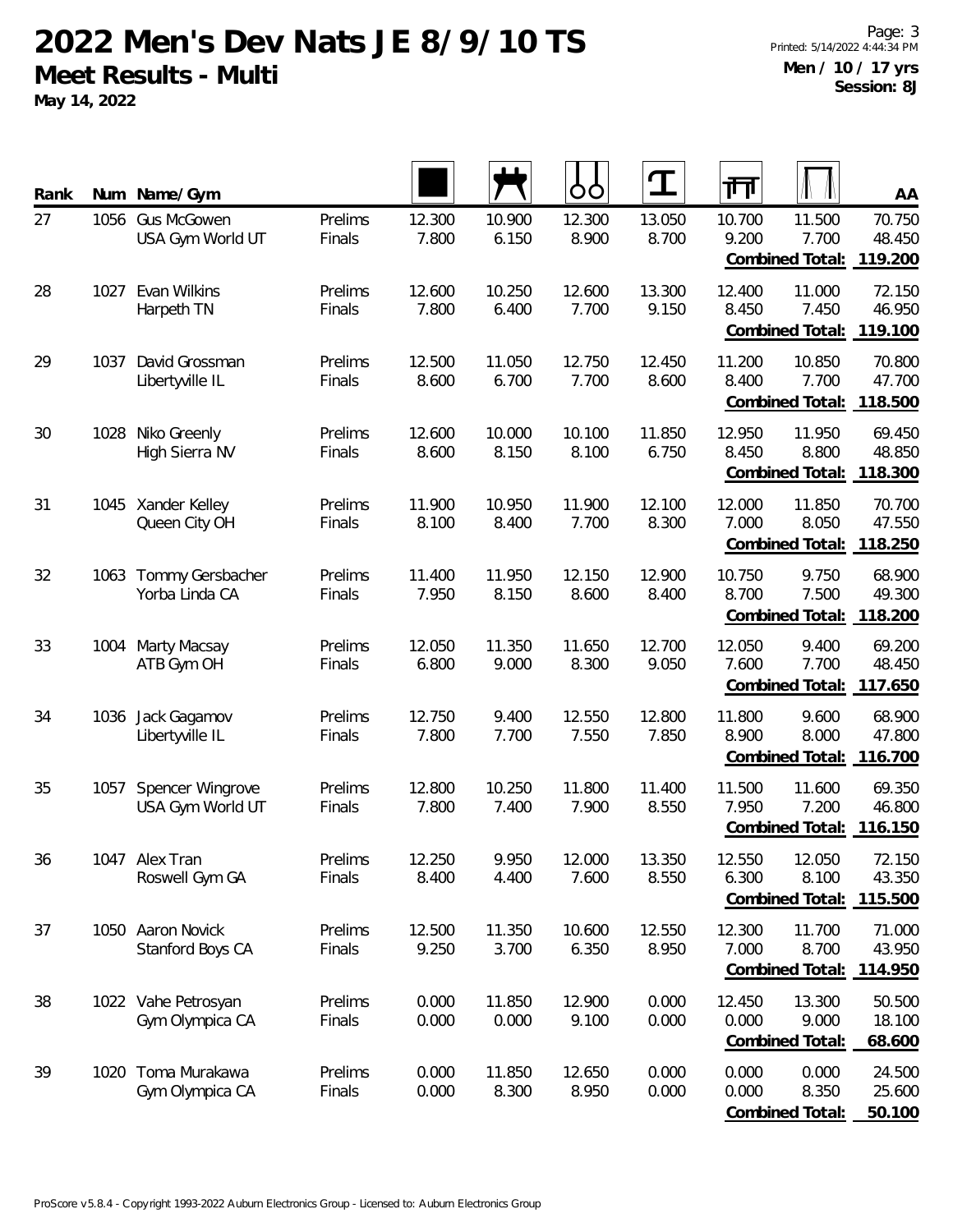**May 14, 2022**

| Place          | Num  | Name                  | Gym                       | #2     | #1    | Score  |
|----------------|------|-----------------------|---------------------------|--------|-------|--------|
| 1              | 1043 | Maxwell Odden         | North Valley AZ           | 13.600 | 9.750 | 23.350 |
| $\overline{2}$ | 1042 | Solen Chiodi          | Mini-Hops MN              | 13.300 | 9.700 | 23.000 |
| 3              | 1046 | Chase Davenport-Mills | Roswell Gym GA            | 13.200 | 9.750 | 22.950 |
| 4              | 1053 | Nicho Hamilton        | <b>Texas Dreams</b>       | 13.450 | 9.400 | 22.850 |
| 5              | 1035 | Pierce Wolfgang       | Liberty Bell PA           | 13.050 | 9.400 | 22.450 |
| 6              | 1030 | Kyle Walchuk          | Infinity Gym MI           | 12.900 | 9.450 | 22.350 |
| 7              | 1024 | Alexandru Nitache     | GymTek TN                 | 12.700 | 9.600 | 22.300 |
| 8              | 1061 | Jake Islam            | <b>Western Mass</b>       | 13.200 | 8.900 | 22.100 |
| 9              | 1038 | <b>Bobby Alessio</b>  | Meadowlands NJ            | 12.950 | 9.100 | 22.050 |
| 10             | 1021 | <b>Troy Nuesca</b>    | Gym Olympica CA           | 12.450 | 9.450 | 21.900 |
| 11T            | 1011 | Caden Clinton         | <b>Cypress Academy TX</b> | 12.550 | 9.300 | 21.850 |
| <b>11T</b>     | 1031 | Brian Solomon         | Interstate MA             | 12.700 | 9.150 | 21.850 |
| 13T            | 1041 | Carson Eshleman       | Michigan Elite            | 12.600 | 9.150 | 21.750 |
| 13T            | 1050 | Aaron Novick          | Stanford Boys CA          | 12.500 | 9.250 | 21.750 |
| 15T            | 1006 | Kaleb Palacio         | Above the Bar TX          | 12.650 | 9.050 | 21.700 |
| 15T            | 1007 | Emmit Glover          | All American UT           | 12.550 | 9.150 | 21.700 |
| 17T            | 1058 | Carter Kim            | <b>WOGA TX</b>            | 13.050 | 8.500 | 21.550 |
| <b>17T</b>     | 1044 | Evan Reichert         | Premier West IL           | 12.700 | 8.850 | 21.550 |
| 19             | 1015 | Jaden Blank           | EVO Gym FL                | 12.750 | 8.550 | 21.300 |
| 20T            | 1017 | Alex Karadzhov        | EVO Gym FL                | 12.850 | 8.350 | 21.200 |
| 20T            | 1001 | Ty Jordan             | 5280 Gym CO               | 12.850 | 8.350 | 21.200 |
| 20T            | 1028 | Niko Greenly          | High Sierra NV            | 12.600 | 8.600 | 21.200 |
| 23             | 1037 | David Grossman        | Libertyville IL           | 12.500 | 8.600 | 21.100 |
| 24             | 1002 | Gavin Zborowski       | 5280 Gym CO               | 11.950 | 8.850 | 20.800 |
| 25             | 1047 | Alex Tran             | Roswell Gym GA            | 12.250 | 8.400 | 20.650 |
| 26             | 1057 | Spencer Wingrove      | USA Gym World UT          | 12.800 | 7.800 | 20.600 |
| 27T            | 1023 | <b>Tyler Tran</b>     | Gym USA FL                | 11.700 | 8.850 | 20.550 |
| 27T            | 1036 | Jack Gagamov          | Libertyville IL           | 12.750 | 7.800 | 20.550 |
| 29             | 1027 | Evan Wilkins          | Harpeth TN                | 12.600 | 7.800 | 20.400 |
| 30             | 1026 | Diego Leautaud        | Gymkhana IL               | 12.100 | 8.250 | 20.350 |
| 31             | 1003 | Saran Alexander       | ACE Gym FL                | 12.000 | 8.250 | 20.250 |
| 32             | 1054 | Jared Fry             | <b>Texas Elite</b>        | 11.850 | 8.300 | 20.150 |
| 33             | 1056 | <b>Gus McGowen</b>    | USA Gym World UT          | 12.300 | 7.800 | 20.100 |
| 34             | 1045 | Xander Kelley         | Queen City OH             | 11.900 | 8.100 | 20.000 |
| 35             | 1063 | Tommy Gersbacher      | Yorba Linda CA            | 11.400 | 7.950 | 19.350 |
| 36             | 1032 | Zachary Surguy        | Juergen's TX              | 11.050 | 8.250 | 19.300 |
| 37             | 1004 | Marty Macsay          | ATB Gym OH                | 12.050 | 6.800 | 18.850 |
| 38T            | 1022 | Vahe Petrosyan        | Gym Olympica CA           | 0.000  | 0.000 | 0.000  |
| 38T            | 1020 | Toma Murakawa         | Gym Olympica CA           | 0.000  | 0.000 | 0.000  |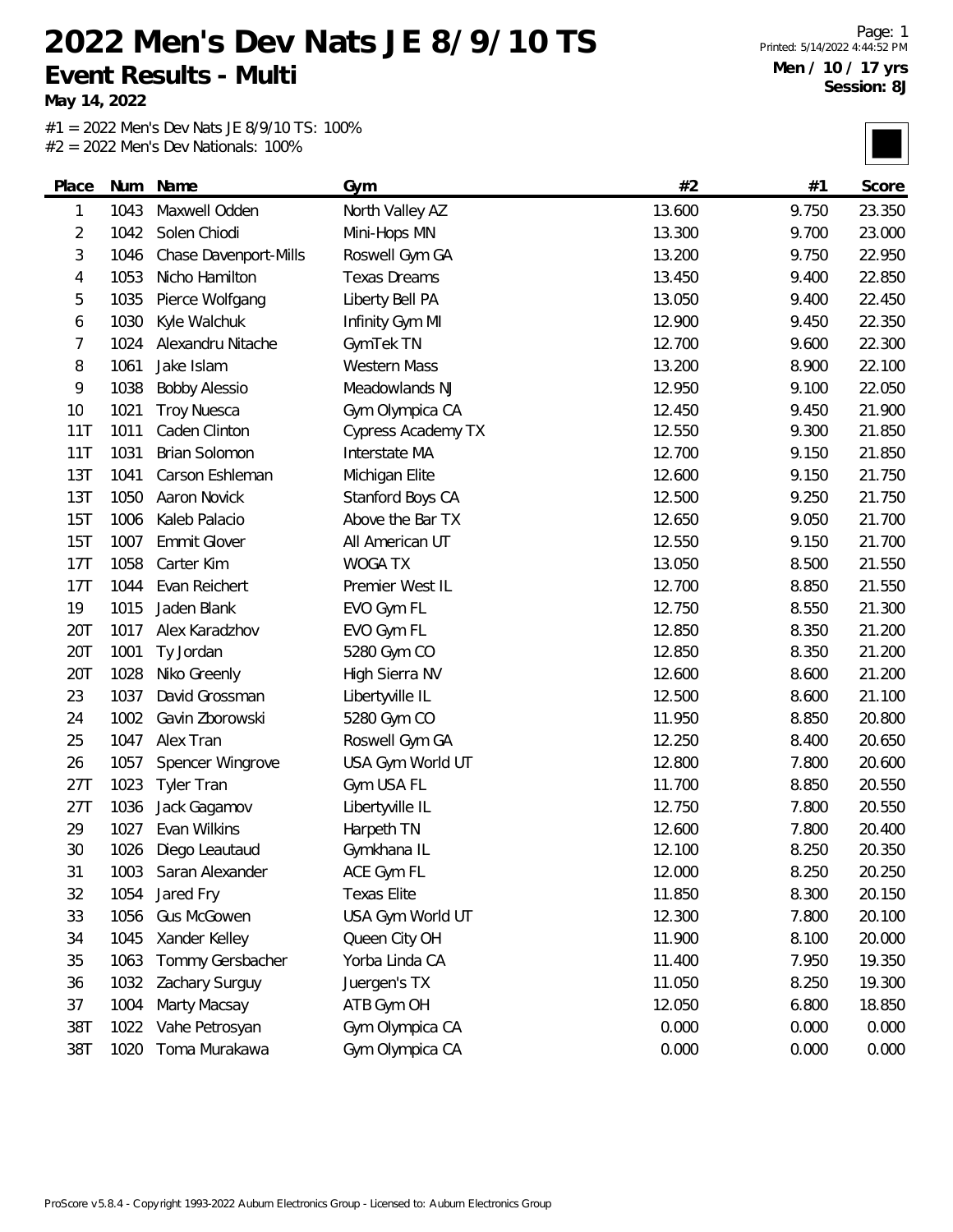**May 14, 2022**

|            |      |                       |                           |        |       | $\overline{\phantom{0}}$ |
|------------|------|-----------------------|---------------------------|--------|-------|--------------------------|
| Place      | Num  | Name                  | Gym                       | #2     | #1    | Score                    |
| 1          | 1030 | Kyle Walchuk          | Infinity Gym MI           | 13.200 | 9.250 | 22.450                   |
| 2          | 1017 | Alex Karadzhov        | EVO Gym FL                | 12.350 | 9.550 | 21.900                   |
| 3          | 1011 | Caden Clinton         | <b>Cypress Academy TX</b> | 12.650 | 9.000 | 21.650                   |
| 4          | 1002 | Gavin Zborowski       | 5280 Gym CO               | 12.650 | 8.800 | 21.450                   |
| 5          | 1006 | Kaleb Palacio         | Above the Bar TX          | 12.150 | 9.100 | 21.250                   |
| 6          | 1024 | Alexandru Nitache     | GymTek TN                 | 11.450 | 9.150 | 20.600                   |
| 7          | 1054 | Jared Fry             | <b>Texas Elite</b>        | 11.700 | 8.850 | 20.550                   |
| 8T         | 1046 | Chase Davenport-Mills | Roswell Gym GA            | 12.250 | 8.250 | 20.500                   |
| 8T         | 1061 | Jake Islam            | <b>Western Mass</b>       | 11.950 | 8.550 | 20.500                   |
| 10T        | 1042 | Solen Chiodi          | Mini-Hops MN              | 11.600 | 8.850 | 20.450                   |
| <b>10T</b> | 1031 | Brian Solomon         | Interstate MA             | 11.700 | 8.750 | 20.450                   |
| 12T        | 1015 | Jaden Blank           | EVO Gym FL                | 11.750 | 8.600 | 20.350                   |
| 12T        | 1004 | Marty Macsay          | ATB Gym OH                | 11.350 | 9.000 | 20.350                   |
| 14         | 1020 | Toma Murakawa         | Gym Olympica CA           | 11.850 | 8.300 | 20.150                   |
| 15         | 1063 | Tommy Gersbacher      | Yorba Linda CA            | 11.950 | 8.150 | 20.100                   |
| 16         | 1035 | Pierce Wolfgang       | Liberty Bell PA           | 11.600 | 8.450 | 20.050                   |
| 17T        | 1043 | Maxwell Odden         | North Valley AZ           | 11.800 | 8.100 | 19.900                   |
| 17T        | 1038 | <b>Bobby Alessio</b>  | Meadowlands NJ            | 11.450 | 8.450 | 19.900                   |
| 19         | 1007 | Emmit Glover          | All American UT           | 11.700 | 8.150 | 19.850                   |
| 20         | 1026 | Diego Leautaud        | Gymkhana IL               | 11.900 | 7.850 | 19.750                   |
| 21T        | 1053 | Nicho Hamilton        | <b>Texas Dreams</b>       | 11.450 | 8.200 | 19.650                   |
| 21T        | 1003 | Saran Alexander       | ACE Gym FL                | 11.000 | 8.650 | 19.650                   |
| 23         | 1044 | Evan Reichert         | Premier West IL           | 11.850 | 7.700 | 19.550                   |
| 24         | 1045 | Xander Kelley         | Queen City OH             | 10.950 | 8.400 | 19.350                   |
| 25         | 1041 | Carson Eshleman       | Michigan Elite            | 11.750 | 7.500 | 19.250                   |
| 26         | 1023 | <b>Tyler Tran</b>     | Gym USA FL                | 11.850 | 7.250 | 19.100                   |
| 27         | 1032 | Zachary Surguy        | Juergen's TX              | 10.450 | 8.350 | 18.800                   |
| 28         | 1058 | Carter Kim            | <b>WOGA TX</b>            | 10.350 | 8.300 | 18.650                   |
| 29         | 1028 | Niko Greenly          | High Sierra NV            | 10.000 | 8.150 | 18.150                   |
| 30         | 1021 | <b>Troy Nuesca</b>    | Gym Olympica CA           | 9.800  | 8.150 | 17.950                   |
| 31         | 1037 | David Grossman        | Libertyville IL           | 11.050 | 6.700 | 17.750                   |
| 32         | 1057 | Spencer Wingrove      | USA Gym World UT          | 10.250 | 7.400 | 17.650                   |
| 33         | 1001 | Ty Jordan             | 5280 Gym CO               | 10.800 | 6.700 | 17.500                   |
| 34         | 1036 | Jack Gagamov          | Libertyville IL           | 9.400  | 7.700 | 17.100                   |
| 35         | 1056 | Gus McGowen           | USA Gym World UT          | 10.900 | 6.150 | 17.050                   |
| 36         | 1027 | Evan Wilkins          | Harpeth TN                | 10.250 | 6.400 | 16.650                   |
| 37         | 1050 | Aaron Novick          | Stanford Boys CA          | 11.350 | 3.700 | 15.050                   |
| 38         | 1047 | Alex Tran             | Roswell Gym GA            | 9.950  | 4.400 | 14.350                   |
| 39         | 1022 | Vahe Petrosyan        | Gym Olympica CA           | 11.850 | 0.000 | 11.850                   |
|            |      |                       |                           |        |       |                          |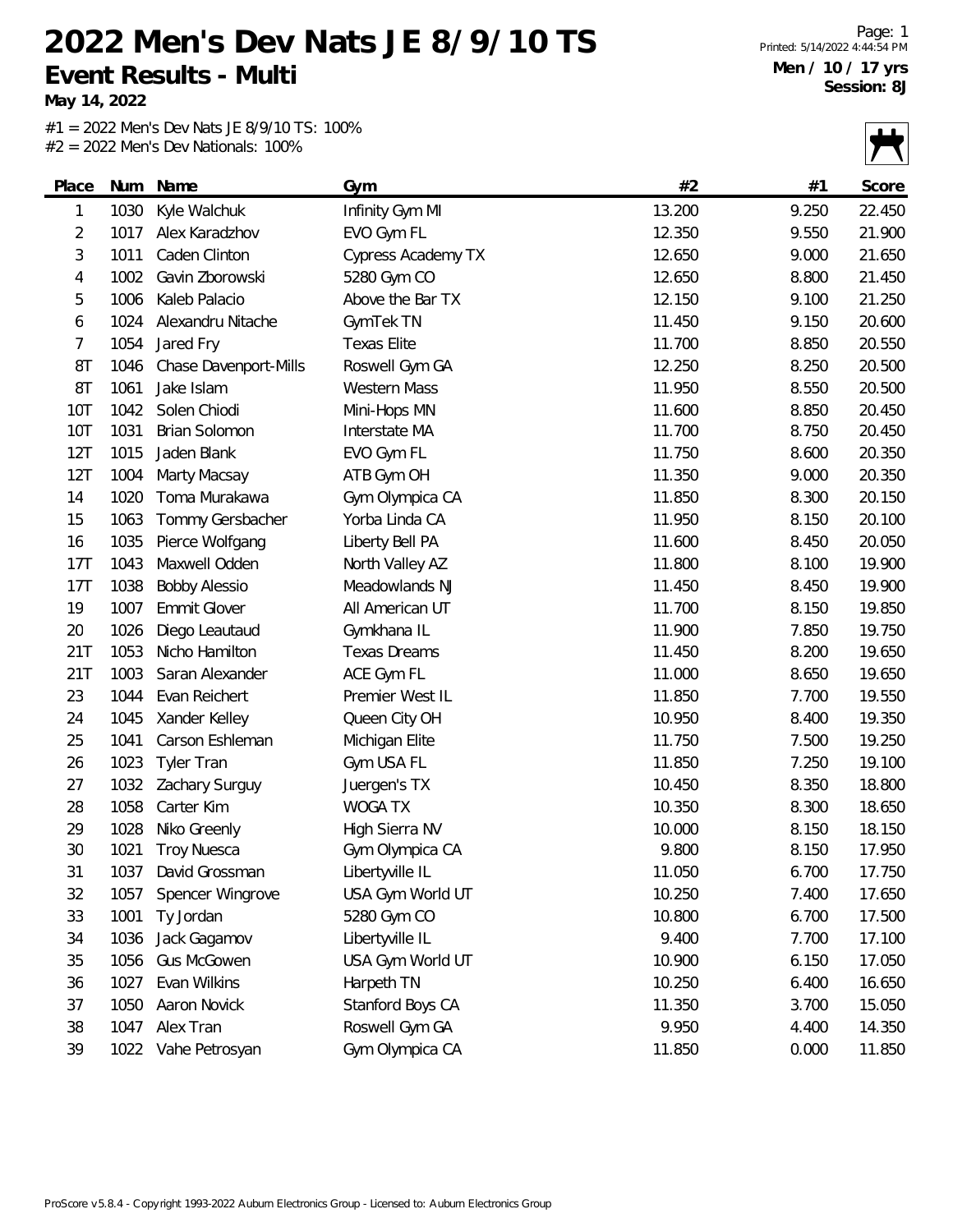**May 14, 2022**

| Place      | Num  | Name                  | Gym                       | #2     | #1    | Score  |
|------------|------|-----------------------|---------------------------|--------|-------|--------|
| 1          | 1041 | Carson Eshleman       | Michigan Elite            | 13.900 | 9.000 | 22.900 |
| 2          | 1011 | Caden Clinton         | <b>Cypress Academy TX</b> | 13.000 | 9.250 | 22.250 |
| 3          | 1007 | Emmit Glover          | All American UT           | 13.400 | 8.800 | 22.200 |
| 4          | 1043 | Maxwell Odden         | North Valley AZ           | 13.100 | 9.000 | 22.100 |
| 5          | 1022 | Vahe Petrosyan        | Gym Olympica CA           | 12.900 | 9.100 | 22.000 |
| 6          | 1001 | Ty Jordan             | 5280 Gym CO               | 12.700 | 9.250 | 21.950 |
| 7          | 1015 | Jaden Blank           | EVO Gym FL                | 13.050 | 8.700 | 21.750 |
| 8          | 1020 | Toma Murakawa         | Gym Olympica CA           | 12.650 | 8.950 | 21.600 |
| 9          | 1046 | Chase Davenport-Mills | Roswell Gym GA            | 12.650 | 8.750 | 21.400 |
| <b>10T</b> | 1030 | Kyle Walchuk          | Infinity Gym MI           | 12.750 | 8.600 | 21.350 |
| <b>10T</b> | 1035 | Pierce Wolfgang       | Liberty Bell PA           | 12.850 | 8.500 | 21.350 |
| 12         | 1053 | Nicho Hamilton        | <b>Texas Dreams</b>       | 12.800 | 8.500 | 21.300 |
| 13         | 1054 | Jared Fry             | <b>Texas Elite</b>        | 12.100 | 9.150 | 21.250 |
| 14         | 1056 | <b>Gus McGowen</b>    | USA Gym World UT          | 12.300 | 8.900 | 21.200 |
| 15T        | 1038 | <b>Bobby Alessio</b>  | Meadowlands NJ            | 12.250 | 8.900 | 21.150 |
| 15T        | 1058 | Carter Kim            | <b>WOGA TX</b>            | 12.450 | 8.700 | 21.150 |
| 17         | 1017 | Alex Karadzhov        | EVO Gym FL                | 13.150 | 7.850 | 21.000 |
| <b>18T</b> | 1061 | Jake Islam            | <b>Western Mass</b>       | 12.900 | 8.000 | 20.900 |
| <b>18T</b> | 1002 | Gavin Zborowski       | 5280 Gym CO               | 12.300 | 8.600 | 20.900 |
| <b>18T</b> | 1021 | <b>Troy Nuesca</b>    | Gym Olympica CA           | 12.400 | 8.500 | 20.900 |
| 21         | 1024 | Alexandru Nitache     | GymTek TN                 | 12.750 | 8.100 | 20.850 |
| 22         | 1026 | Diego Leautaud        | Gymkhana IL               | 12.400 | 8.400 | 20.800 |
| 23         | 1063 | Tommy Gersbacher      | Yorba Linda CA            | 12.150 | 8.600 | 20.750 |
| 24         | 1042 | Solen Chiodi          | Mini-Hops MN              | 12.700 | 8.000 | 20.700 |
| 25T        | 1006 | Kaleb Palacio         | Above the Bar TX          | 12.200 | 8.250 | 20.450 |
| 25T        | 1023 | <b>Tyler Tran</b>     | Gym USA FL                | 12.350 | 8.100 | 20.450 |
| 25T        | 1037 | David Grossman        | Libertyville IL           | 12.750 | 7.700 | 20.450 |
| 28         | 1027 | Evan Wilkins          | Harpeth TN                | 12.600 | 7.700 | 20.300 |
| 29T        | 1031 | Brian Solomon         | Interstate MA             | 12.200 | 8.050 | 20.250 |
| 29T        | 1003 | Saran Alexander       | ACE Gym FL                | 12.300 | 7.950 | 20.250 |
| 31         | 1036 | Jack Gagamov          | Libertyville IL           | 12.550 | 7.550 | 20.100 |
| 32T        | 1032 | Zachary Surguy        | Juergen's TX              | 11.550 | 8.400 | 19.950 |
| 32T        | 1004 | Marty Macsay          | ATB Gym OH                | 11.650 | 8.300 | 19.950 |
| 34         | 1044 | Evan Reichert         | Premier West IL           | 12.150 | 7.650 | 19.800 |
| 35         | 1057 | Spencer Wingrove      | USA Gym World UT          | 11.800 | 7.900 | 19.700 |
| 36T        | 1045 | Xander Kelley         | Queen City OH             | 11.900 | 7.700 | 19.600 |
| 36T        | 1047 | Alex Tran             | Roswell Gym GA            | 12.000 | 7.600 | 19.600 |
| 38         | 1028 | Niko Greenly          | High Sierra NV            | 10.100 | 8.100 | 18.200 |
| 39         | 1050 | Aaron Novick          | Stanford Boys CA          | 10.600 | 6.350 | 16.950 |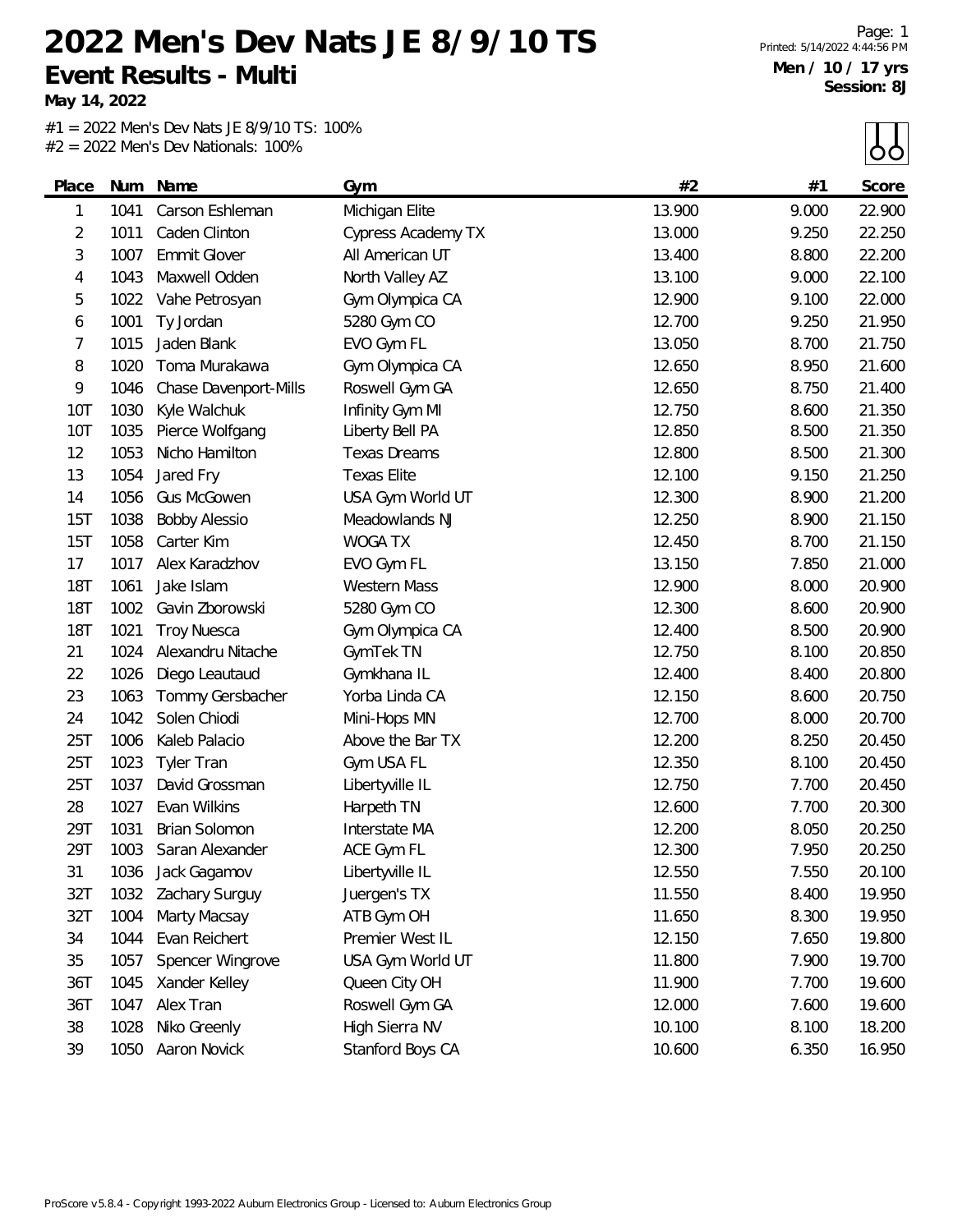**May 14, 2022**

÷

#1 = 2022 Men's Dev Nats JE 8/9/10 TS: 100% #2 = 2022 Men's Dev Nationals: 100%

 $\tau$ 

| Place      | Num  | Name                  | Gym                       | #2     | #1    | Score  |
|------------|------|-----------------------|---------------------------|--------|-------|--------|
| 1          | 1024 | Alexandru Nitache     | GymTek TN                 | 14.650 | 9.650 | 24.300 |
| 2          | 1006 | Kaleb Palacio         | Above the Bar TX          | 14.150 | 9.250 | 23.400 |
| 3          | 1007 | <b>Emmit Glover</b>   | All American UT           | 14.150 | 8.950 | 23.100 |
| 4T         | 1042 | Solen Chiodi          | Mini-Hops MN              | 14.300 | 8.750 | 23.050 |
| 4T         | 1058 | Carter Kim            | <b>WOGA TX</b>            | 14.050 | 9.000 | 23.050 |
| 6          | 1001 | Ty Jordan             | 5280 Gym CO               | 13.850 | 9.150 | 23.000 |
| 7          | 1043 | Maxwell Odden         | North Valley AZ           | 14.000 | 8.900 | 22.900 |
| 8          | 1053 | Nicho Hamilton        | <b>Texas Dreams</b>       | 13.850 | 9.000 | 22.850 |
| 9          | 1061 | Jake Islam            | <b>Western Mass</b>       | 13.700 | 9.050 | 22.750 |
| 10         | 1031 | Brian Solomon         | Interstate MA             | 13.600 | 9.050 | 22.650 |
| 11         | 1041 | Carson Eshleman       | Michigan Elite            | 13.600 | 8.950 | 22.550 |
| 12         | 1046 | Chase Davenport-Mills | Roswell Gym GA            | 13.800 | 8.700 | 22.500 |
| 13         | 1027 | Evan Wilkins          | Harpeth TN                | 13.300 | 9.150 | 22.450 |
| 14         | 1054 | Jared Fry             | <b>Texas Elite</b>        | 13.500 | 8.750 | 22.250 |
| 15         | 1035 | Pierce Wolfgang       | Liberty Bell PA           | 13.450 | 8.750 | 22.200 |
| <b>16T</b> | 1017 | Alex Karadzhov        | EVO Gym FL                | 13.050 | 9.000 | 22.050 |
| 16T        | 1038 | <b>Bobby Alessio</b>  | Meadowlands NJ            | 13.050 | 9.000 | 22.050 |
| 16T        | 1002 | Gavin Zborowski       | 5280 Gym CO               | 13.000 | 9.050 | 22.050 |
| 19         | 1021 | <b>Troy Nuesca</b>    | Gym Olympica CA           | 13.150 | 8.850 | 22.000 |
| 20         | 1026 | Diego Leautaud        | Gymkhana IL               | 13.200 | 8.750 | 21.950 |
| 21         | 1047 | Alex Tran             | Roswell Gym GA            | 13.350 | 8.550 | 21.900 |
| 22         | 1044 | Evan Reichert         | Premier West IL           | 13.200 | 8.650 | 21.850 |
| 23         | 1030 | Kyle Walchuk          | Infinity Gym MI           | 13.150 | 8.650 | 21.800 |
| 24T        | 1056 | <b>Gus McGowen</b>    | USA Gym World UT          | 13.050 | 8.700 | 21.750 |
| 24T        | 1004 | Marty Macsay          | ATB Gym OH                | 12.700 | 9.050 | 21.750 |
| 26         | 1050 | Aaron Novick          | Stanford Boys CA          | 12.550 | 8.950 | 21.500 |
| 27T        | 1011 | Caden Clinton         | <b>Cypress Academy TX</b> | 12.650 | 8.800 | 21.450 |
| 27T        | 1003 | Saran Alexander       | ACE Gym FL                | 12.800 | 8.650 | 21.450 |
| 29         | 1063 | Tommy Gersbacher      | Yorba Linda CA            | 12.900 | 8.400 | 21.300 |
| 30T        | 1015 | Jaden Blank           | EVO Gym FL                | 12.750 | 8.400 | 21.150 |
| 30T        | 1032 | Zachary Surguy        | Juergen's TX              | 12.850 | 8.300 | 21.150 |
| 32         | 1037 | David Grossman        | Libertyville IL           | 12.450 | 8.600 | 21.050 |
| 33         | 1023 | <b>Tyler Tran</b>     | Gym USA FL                | 12.750 | 8.200 | 20.950 |
| 34         | 1036 | Jack Gagamov          | Libertyville IL           | 12.800 | 7.850 | 20.650 |
| 35         | 1045 | Xander Kelley         | Queen City OH             | 12.100 | 8.300 | 20.400 |
| 36         | 1057 | Spencer Wingrove      | USA Gym World UT          | 11.400 | 8.550 | 19.950 |
| 37         | 1028 | Niko Greenly          | High Sierra NV            | 11.850 | 6.750 | 18.600 |
| 38T        | 1022 | Vahe Petrosyan        | Gym Olympica CA           | 0.000  | 0.000 | 0.000  |
| 38T        | 1020 | Toma Murakawa         | Gym Olympica CA           | 0.000  | 0.000 | 0.000  |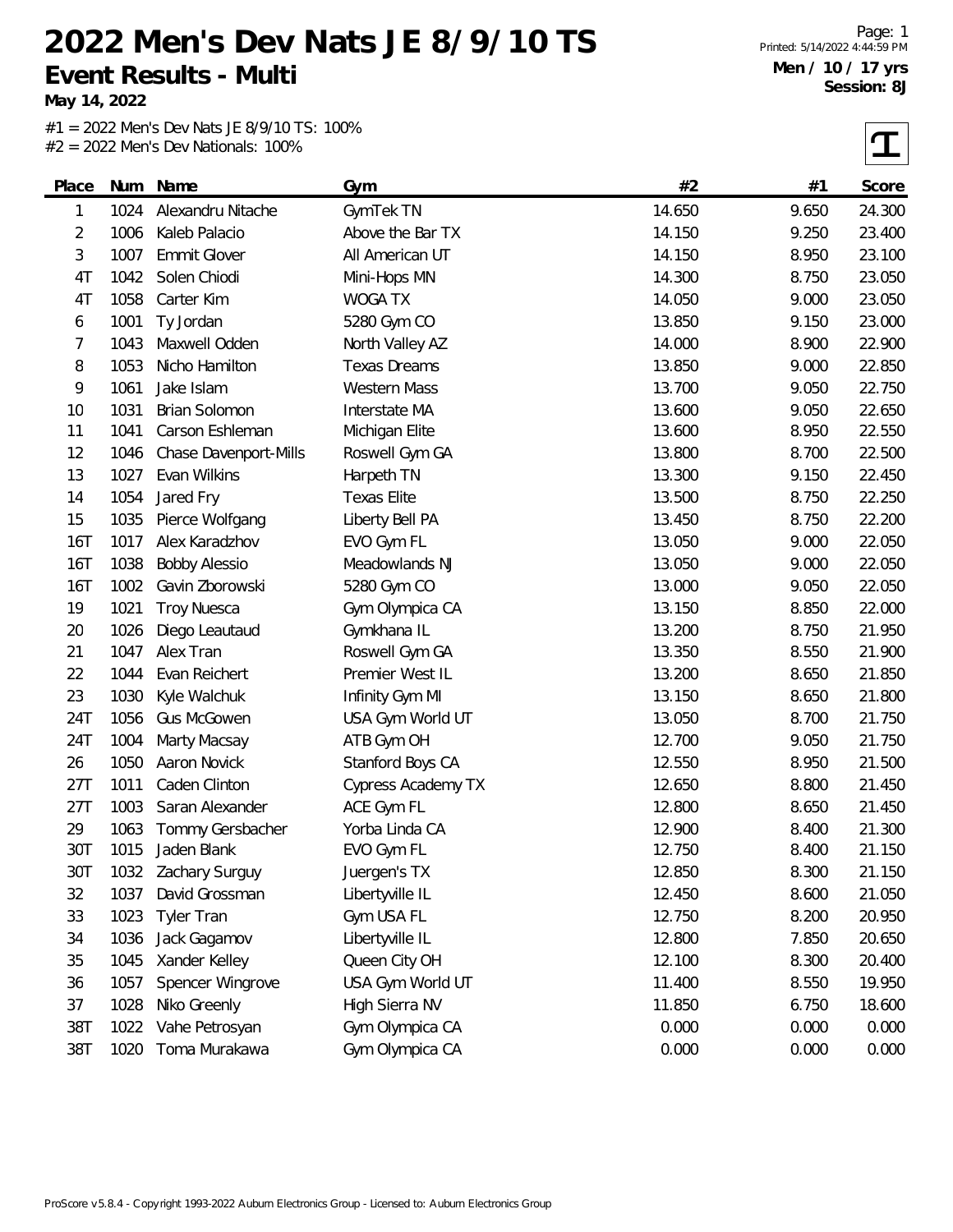**May 14, 2022**

#1 = 2022 Men's Dev Nats JE 8/9/10 TS: 100% #2 = 2022 Men's Dev Nationals: 100%

 $\overline{\mathbf{H}}$ 

|            |      |                       |                           |        |       | .      |
|------------|------|-----------------------|---------------------------|--------|-------|--------|
| Place      | Num  | Name                  | Gym                       | #2     | #1    | Score  |
| 1          | 1011 | Caden Clinton         | <b>Cypress Academy TX</b> | 13.600 | 9.950 | 23.550 |
| 2          | 1017 | Alex Karadzhov        | EVO Gym FL                | 12.950 | 9.550 | 22.500 |
| 3          | 1042 | Solen Chiodi          | Mini-Hops MN              | 12.850 | 9.450 | 22.300 |
| 4          | 1041 | Carson Eshleman       | Michigan Elite            | 12.750 | 9.450 | 22.200 |
| 5          | 1015 | Jaden Blank           | EVO Gym FL                | 12.800 | 9.100 | 21.900 |
| 6          | 1046 | Chase Davenport-Mills | Roswell Gym GA            | 12.950 | 8.900 | 21.850 |
| 7          | 1035 | Pierce Wolfgang       | Liberty Bell PA           | 12.100 | 9.600 | 21.700 |
| 8          | 1043 | Maxwell Odden         | North Valley AZ           | 12.600 | 8.950 | 21.550 |
| <b>9T</b>  | 1030 | Kyle Walchuk          | Infinity Gym MI           | 12.000 | 9.450 | 21.450 |
| 9T         | 1038 | <b>Bobby Alessio</b>  | Meadowlands NJ            | 11.800 | 9.650 | 21.450 |
| 11         | 1028 | Niko Greenly          | High Sierra NV            | 12.950 | 8.450 | 21.400 |
| 12         | 1053 | Nicho Hamilton        | <b>Texas Dreams</b>       | 12.800 | 8.400 | 21.200 |
| 13         | 1023 | <b>Tyler Tran</b>     | Gym USA FL                | 12.500 | 8.500 | 21.000 |
| 14T        | 1061 | Jake Islam            | <b>Western Mass</b>       | 11.900 | 8.950 | 20.850 |
| 14T        | 1027 | Evan Wilkins          | Harpeth TN                | 12.400 | 8.450 | 20.850 |
| 16         | 1036 | Jack Gagamov          | Libertyville IL           | 11.800 | 8.900 | 20.700 |
| 17         | 1031 | Brian Solomon         | Interstate MA             | 11.900 | 8.750 | 20.650 |
| <b>18T</b> | 1007 | <b>Emmit Glover</b>   | All American UT           | 10.850 | 9.700 | 20.550 |
| <b>18T</b> | 1001 | Ty Jordan             | 5280 Gym CO               | 12.550 | 8.000 | 20.550 |
| 20         | 1024 | Alexandru Nitache     | GymTek TN                 | 10.700 | 9.750 | 20.450 |
| 21         | 1032 | Zachary Surguy        | Juergen's TX              | 12.200 | 8.150 | 20.350 |
| 22         | 1006 | Kaleb Palacio         | Above the Bar TX          | 11.650 | 8.650 | 20.300 |
| 23         | 1003 | Saran Alexander       | ACE Gym FL                | 11.750 | 8.500 | 20.250 |
| 24         | 1021 | <b>Troy Nuesca</b>    | Gym Olympica CA           | 11.650 | 8.350 | 20.000 |
| 25T        | 1044 | Evan Reichert         | Premier West IL           | 11.800 | 8.100 | 19.900 |
| 25T        | 1056 | <b>Gus McGowen</b>    | USA Gym World UT          | 10.700 | 9.200 | 19.900 |
| 27         | 1002 | Gavin Zborowski       | 5280 Gym CO               | 11.200 | 8.600 | 19.800 |
| 28         | 1004 | Marty Macsay          | ATB Gym OH                | 12.050 | 7.600 | 19.650 |
| 29T        | 1054 | Jared Fry             | <b>Texas Elite</b>        | 10.800 | 8.800 | 19.600 |
| 29T        | 1037 | David Grossman        | Libertyville IL           | 11.200 | 8.400 | 19.600 |
| 31T        | 1063 | Tommy Gersbacher      | Yorba Linda CA            | 10.750 | 8.700 | 19.450 |
| 31T        | 1057 | Spencer Wingrove      | USA Gym World UT          | 11.500 | 7.950 | 19.450 |
| 33         | 1058 | Carter Kim            | WOGA TX                   | 10.350 | 9.050 | 19.400 |
| 34         | 1050 | Aaron Novick          | Stanford Boys CA          | 12.300 | 7.000 | 19.300 |
| 35         | 1045 | Xander Kelley         | Queen City OH             | 12.000 | 7.000 | 19.000 |
| 36         | 1047 | Alex Tran             | Roswell Gym GA            | 12.550 | 6.300 | 18.850 |
| 37         | 1026 | Diego Leautaud        | Gymkhana IL               | 10.700 | 6.500 | 17.200 |
| 38         | 1022 | Vahe Petrosyan        | Gym Olympica CA           | 12.450 | 0.000 | 12.450 |
| 39         | 1020 | Toma Murakawa         | Gym Olympica CA           | 0.000  | 0.000 | 0.000  |